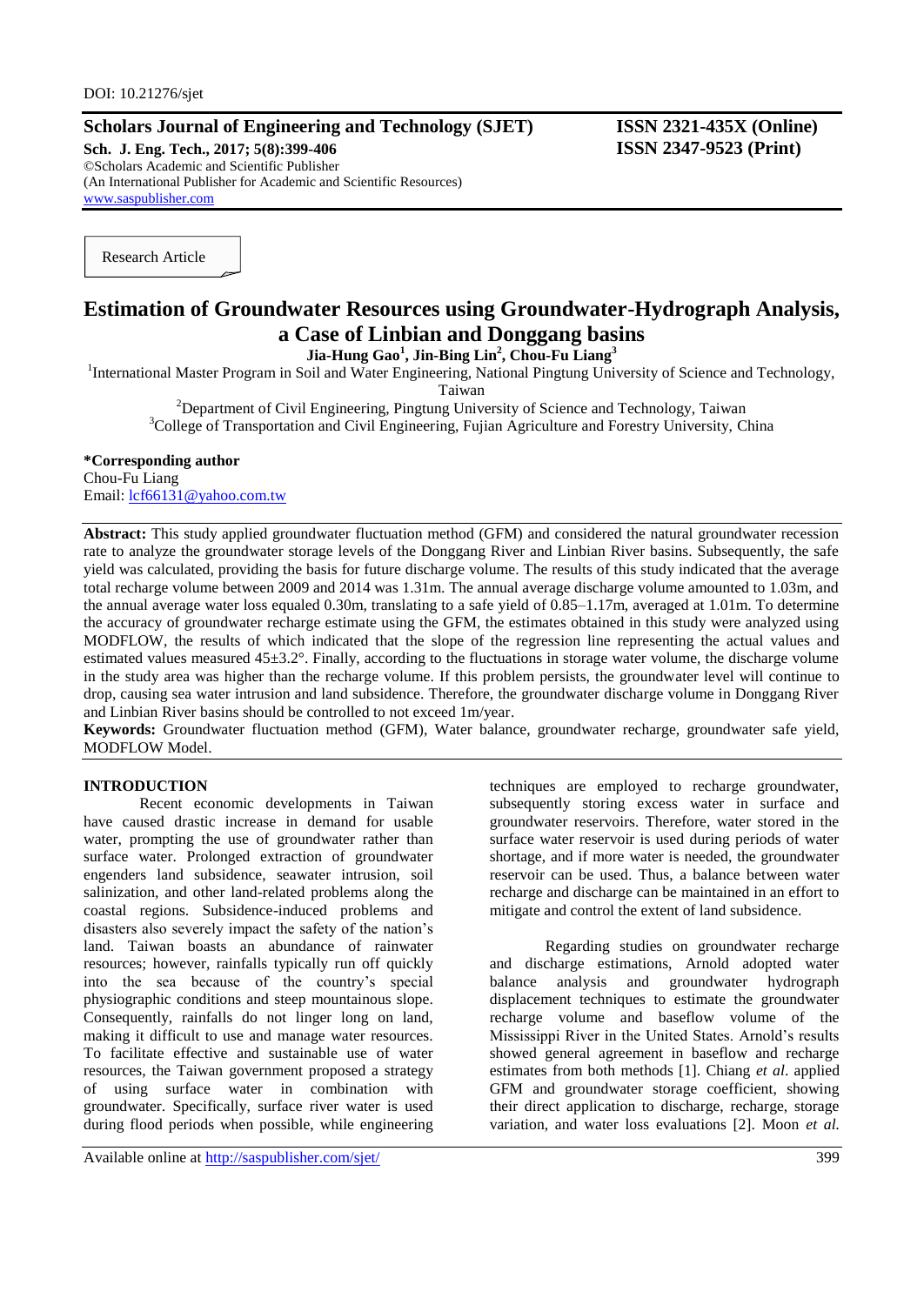classified groundwater hydrographs into five typical groups according to groundwater level fluctuations and corresponding precipitation records to estimate the recharge volume of Korean rivers in 1999 [3]. Hsu *et al.* adopted GFM and isotope analysis to evaluate a groundwater system, including its water balance conditions between 1999 and 2008 as well as the volume of recharge from sources such as rainfall, river, and external groundwater [4]. Finally,Martínez-Santos and Martínez-Alfaroa applied groundwater level fluctuations and groundwater balance equations to reverse-derive the groundwater discharge volume in the Mancha Occidental Aquifer in Spain. Their results indicated agreement between the estimation results and actual discharge records, and showed that specific yield is the key factor influencing the estimation result [5].

### **RESEARCH METHODS**

The aforementioned literature review shows that ground fluctuation method (GFM) can quickly provide an overview of the groundwater resources of a study area and estimate the volumes of discharge and recharge based on actual groundwater fluctuations. Therefore, the present study applied GFM and water balance analysis to estimate the groundwater storage volume of Donggang and Linbian river basins. Subsequently, recharge, discharge, and water loss volumes in each area were analyzed to calculate safe yield, which was used to evaluate groundwater overdraft. The results can serve as reference for the spatial distribution of water recharge and discharge and for the parameter calibration of groundwater numerical models.

#### **Storage Calculation**

Daily water level difference measured by each groundwater station was multiplied by control area and corresponding storage coefficient or specific yield to calculate the amount of water stored  $\Delta Q_s$ .

 $\Delta Q_s = (H_{n+1} - H_n) \times S \times A_r$ Where  $\Delta Q_s$  $=$  Volume (L<sup>3</sup>) of water stored on Day n+1 and Day n  $Hn+1$ ,  $Hn = Water level on Day n+1$  and Day n (L) Ar  $=$  Control area  $(L^2)$  $S =$  Specific yield  $S_v$  or storage coefficient  $S_s$ (dimensionless)

Additionally, the volume of storage water at the end of every year minus the volume of storage water on the first day of the same year determines the annual storage water fluctuation  $Q_{sv}$ .

 $Q_{sy} = Q_{365} - Q_0$ Where

 $Q_0$  = Volume of groundwater stored on the first day of a year  $(L^3)$ 

 $Q_{365}$  = Volume of groundwater stored on the last day of the year  $(L^3)$ 

## **Discharge Volume Estimation**

According to the characteristic of the Pingtung Plain, the groundwater flow recession hydrograph reflected constant decline in slope during the drought period (November 1 of the previous year to April 30). Although some hydrographs were incomprehensible for several regions, identical trends were observed [6]. Hsu *et al.* reported that the annual average discharge rate based on the recession slope during the drought period did not vary over time, indicating stable discharge in the Pingtung Plain irrespective of the weather or climate [7]. This study therefore adopted the recession hydrograph illustrating the groundwater level during the drought period. Specifically, there were minor amounts of sporadic precipitation during this period, which caused the groundwater level to rise, influencing the reasonable estimation of discharge volume. Therefore, this volume of elevation must be filtered in order to obtain the average discharge rate (L/day), which is then multiplied by the necessary time segment and each control area to calculate the discharge volume  $Q_p$ .

 $Q_p = L \times D_v \times A_r$ Where

 $Q_p$  = Discharge volume  $(L^3)$ 

 $L^{\dagger}$  = Average discharge rate (L/day)

 $D_y$  = Number of days (Day)

## **Recharge Volume Calculation**

Based on the daily storage water volume of each groundwater station, the recharge situation for the entire year was determined, and the daily water fluctuation and average discharge volume were compared to obtain the difference. A positive difference denotes water recharge, whereas negative difference indicates water loss and no recharge. The cumulative recharge in a year was considered the annual recharge volume Q<sub>r</sub>.

## **Water Loss Calculation**

The groundwater balance equation reveals that loss of groundwater equals the recharge volume minus discharge volume and storage water fluctuation. The water balance method is defined as follows:

$$
Q_{r} = Q_{p} + Q_{\ell} + Q_{sy}
$$
  
\n
$$
\Rightarrow Q_{\ell} = Q_{r} - Q_{p} - Q_{sy}
$$
  
\nWhere  
\n
$$
Q_{\ell} = \text{denotes annual water loss volume}(L^{3})
$$

#### **Safe Yield Assessment**

Let annual storage water fluctuation be zero discharge volume, which is used as the safe yield, then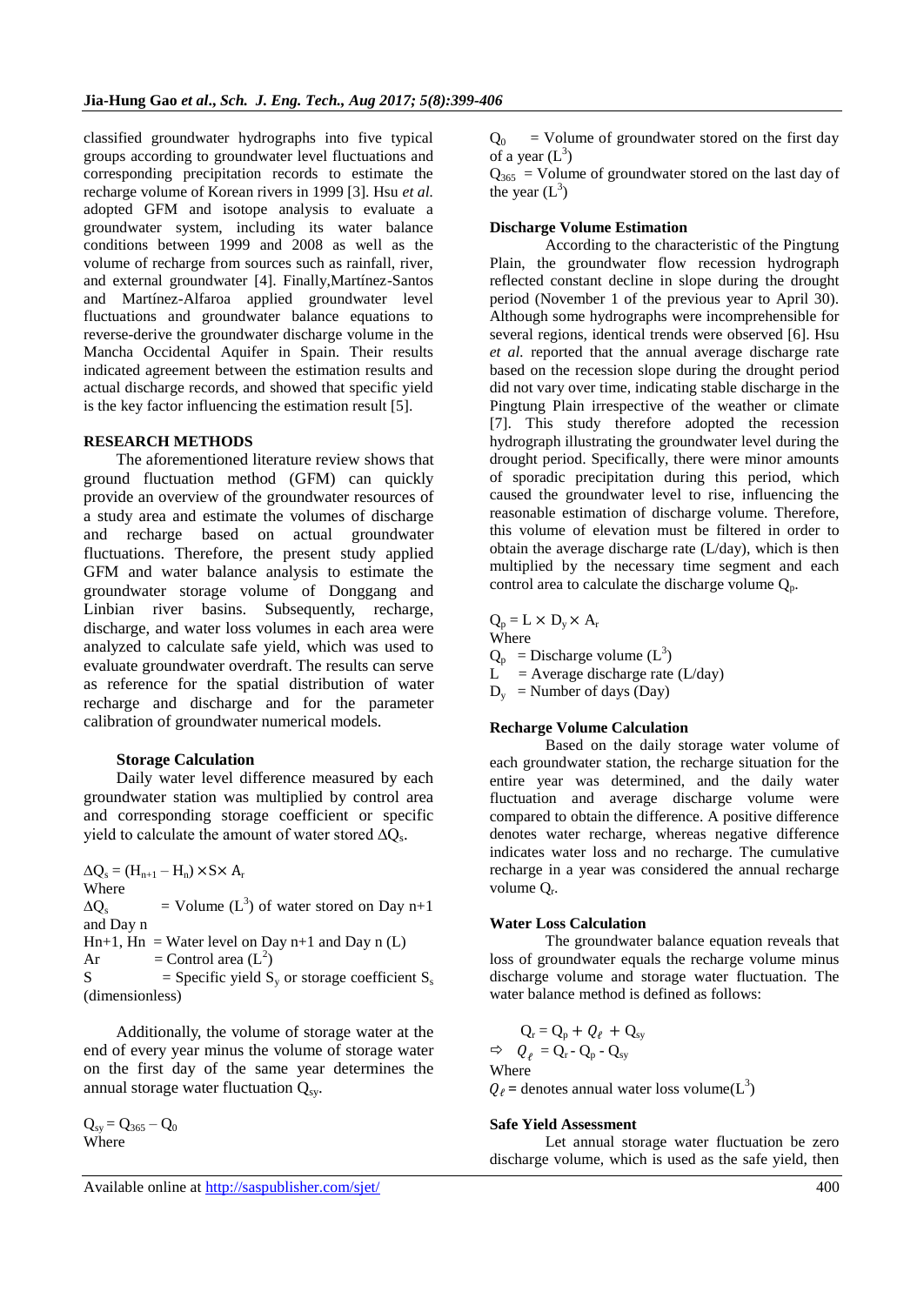the safe yield is substituted using water balance equation:

 $\theta$ 

$$
Q_{r} = Q_{p} + Q_{\ell} + Q_{sy} \rightarrow Q_{p} = Q_{r} - Q_{\ell}
$$
  
\n
$$
\Rightarrow Q_{p} = Q_{r,net}
$$

### **OVERVIEW OF STUDY AREA**

The study area was located within the perimeter of the Pingtung Plain encompassing the Donggang River and Linbian River basins with an altitude of  $\leq 100$  m. The area was approximately 430 m2 in total, as shown in Figure1 , roughly 33 km from north to south and 20 km from east to west, and the main terrain reclines from northeast toward southwest. The river within the entire region originates from the Central Mountain Range, through which the main rivers

including Donggang River and Linbian River basins meander toward the Taiwan Strait.

In addition, according to the recharge volumes of Pingtung Plain presented by Chiang *et al.* the first aquifer layer (F1) accounts for 99.16% of the total recharge volume, whereas the second and third aquifer layers (i.e., F2 and F3, respectively) account for 0.42% of the total recharge volume. Therefore, this study selected the groundwater station of the first aquifer layer (F1) as the basis for calculating the groundwater storage of the study area. There are 11 groundwater stations within the perimeter of the study area, all of which are affiliated with the Water Resource Agency of the Ministry of Economic Affairs. The locations of these stations are shown in Figure 1 and Table 1.



**Fig-1: Study area**

| <b>Station</b> | TM2<br>X-coordinate | TM2<br>Y-coordinate | $S_{v}$ / $S_{s}$ | Area     |
|----------------|---------------------|---------------------|-------------------|----------|
| Laopi          | 207504              | 2503670             | 0.173             | 67656185 |
| Chishan        | 209521              | 2499542             | 0.00047           | 35361481 |
| Wanlong        | 206802              | 2490112             | 0.173             | 34537320 |
| Xiangtan       | 208707              | 2486714             | 0.173             | 22900157 |
| Xishi          | 200397              | 2502704             | 0.00054           | 44428103 |
| Dahu           | 200368              | 2497500             | 0.173             | 43453030 |
| Chaozhou       | 203002              | 2492830             | 0.00052           | 31717972 |
| Kanding        | 198929              | 2490845             | 0.00059           | 26747442 |
| Xinpi          | 202895              | 2485957             | 0.00051           | 70178466 |
| Gangdong       | 195798              | 2490241             | 0.0006            | 24915429 |
| Donggang       | 193156              | 2485971             | 0.173             | 28434411 |

**Note**: Unconfined(S<sub>y</sub>): 0.173, Confined(S<sub>s</sub>): 0.00047 ~ 0.00060

### **RESULTS AND DISCUSSION**

**Analysis of Recharge, Discharge, and Water loss Volume in the Study Area**

By using groundwater data collected between 2009 and 2014 as the basis, this study adopted GFM

and groundwater balance method to estimate the groundwater recharge, discharge, and water loss in each region, and the results are summarized in Table 2.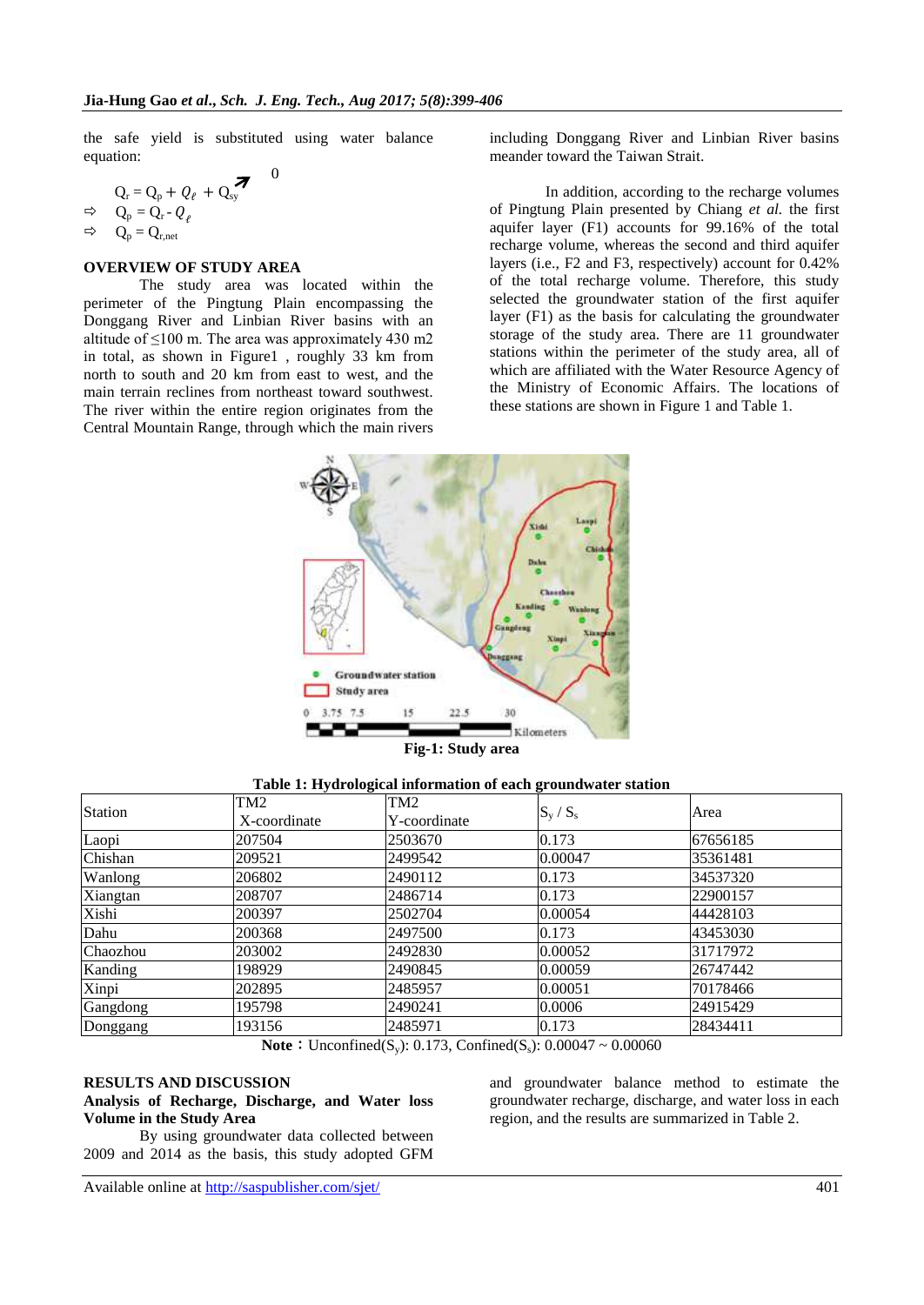| Year    | Чr             |     | Чp             |      | Ųę             |      | $\mathsf{V}_{\mathcal{SV}}$ |         |
|---------|----------------|-----|----------------|------|----------------|------|-----------------------------|---------|
|         | $10^{8} m^{3}$ | m   | $10^{8} m^{3}$ | m    | $10^{8} m^{3}$ | m    | $10^{8} m^{3}$              | m       |
| 2009    | 6.37           | .48 | 5.55           | 1.29 | 1.14           | 0.26 | $-0.32$                     | $-0.07$ |
| 2010    | 6.45           | .50 | 4.59           | 1.07 | 1.59           | 0.37 | 0.26                        | 0.06    |
| 2011    | 5.83           | .35 | 5.07           | 1.18 | 0.93           | 0.22 | $-0.17$                     | $-0.04$ |
| 2012    | 6.60           | .53 | 4.72           | 1.10 | 2.08           | 0.48 | $-0.20$                     | $-0.05$ |
| 2013    | 5.61           | .30 | 4.29           | 1.00 | 1.17           | 0.27 | 0.15                        | 0.04    |
| 2014    | 5.26           | .22 | 4.51           | 1.05 | 1.01           | 0.23 | $-0.26$                     | $-0.06$ |
| Average | 6.02           | .40 | 4.79           | 1.12 | 1.32           | 0.31 | $-0.09$                     | $-0.02$ |

**Table 2: Water balance analysis between 2009 and 2014**

However, the GFM makes estimations based on water level, storage coefficient (specific yield), and control area of each station, and the control areas measured for each station were inconsistent. Therefore, this study expressed the groundwater storage volume as unit depth for comparison,as shown in Tables 3–5.

| <b>Station</b> | Average         | Percentage |
|----------------|-----------------|------------|
|                | $(2009 - 2014)$ |            |
| Laopi          | 2.38            | 13.7%      |
| Chishan        | 0.01            | 0.1%       |
| Wanlong        | 4.50            | 26.0%      |
| Xiangtan       | 6.76            | 39.0%      |
| Xishi          | 0.01            | 0.1%       |
| Dahu           | 1.61            | 9.3%       |
| Chaozhou       | 0.05            | 0.3%       |
| Kanding        | 0.02            | 0.1%       |
| Xinpi          | 0.02            | 0.1%       |
| Gangdong       | 0.02            | 0.1%       |
| Donggang       | 1.96            | 11.3%      |

**Table 3: Water recharge (by depth) (m)**

|  |  | Table 4: Water discharge (by depth) (m) |  |  |  |
|--|--|-----------------------------------------|--|--|--|
|--|--|-----------------------------------------|--|--|--|

| <b>Station</b> | Average<br>$(2009 - 2014)$ | Percentage |
|----------------|----------------------------|------------|
| Laopi          | 2.10                       | 15.4%      |
| Chishan        | 0.01                       | 0.1%       |
| Wanlong        | 3.95                       | 28.9%      |
| Xiangtan       | 5.25                       | 38.4%      |
| Xishi          | 0.01                       | 0.1%       |
| Dahu           | 0.73                       | 5.3%       |
| Chaozhou       | 0.04                       | 0.3%       |
| Kanding        | 0.02                       | 0.1%       |
| Xinpi          | 0.02                       | 0.1%       |
| Gangdong       | 0.01                       | 0.1%       |
| Donggang       | 1.54                       | 11.3%      |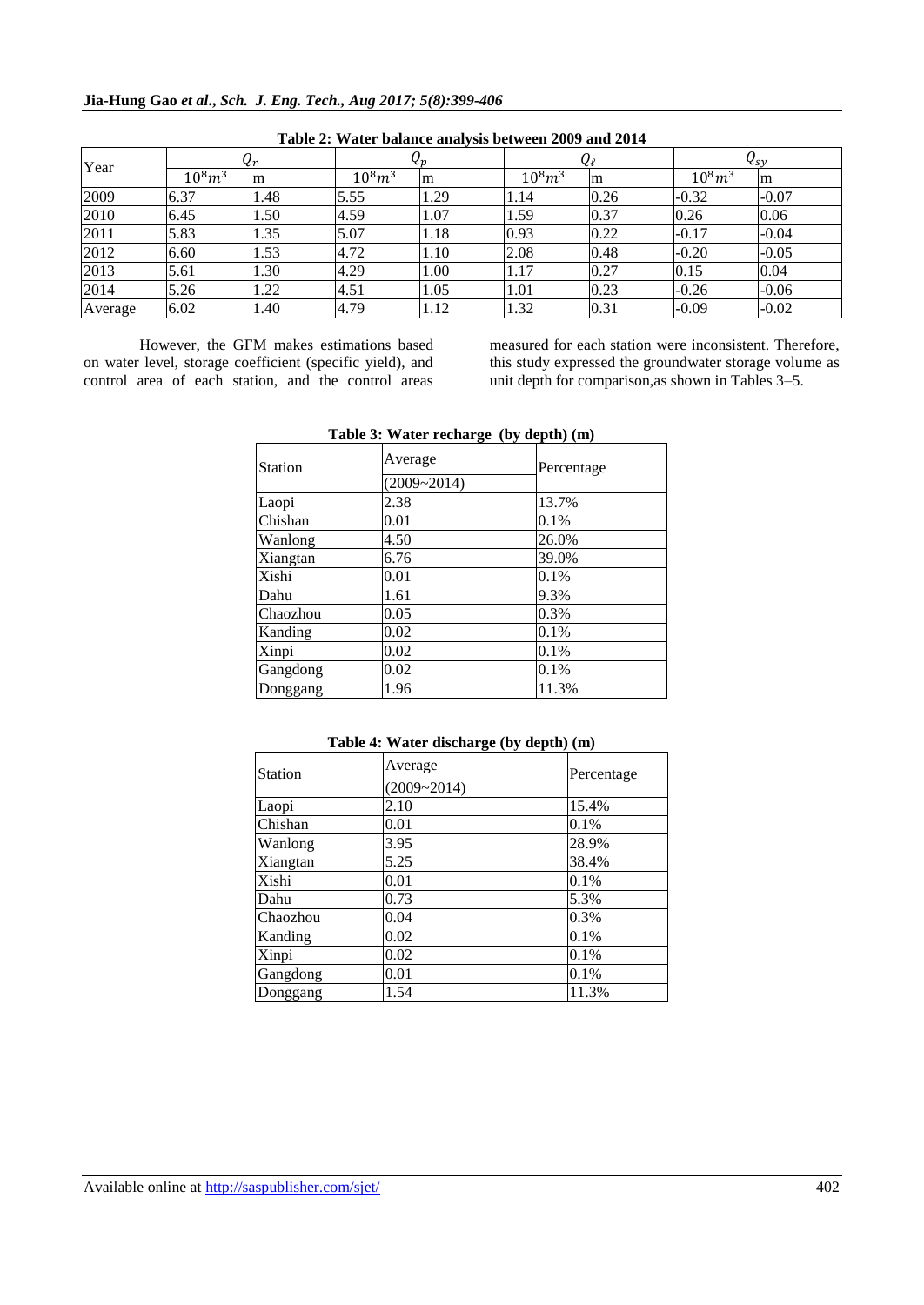| Station  | Average<br>$(2009 - 2014)$ |
|----------|----------------------------|
| Laopi    | $-0.067362$                |
| Chishan  | $-0.000056$                |
| Wanlong  | $-0.057069$                |
| Xiangtan | $-0.058664$                |
| Xishi    | $-0.000052$                |
| Dahu     | $-0.022033$                |
| Chaozhou | 0.00002                    |
| Kanding  | 0.000007                   |
| Xinpi    | $-0.000003$                |
| Gangdong | 0.000033                   |
| Donggang | $-0.000457$                |
|          |                            |

**Table 5: Storage water fluctuation (by depth) (m)**

## **Unit Depth Analysis of Groundwater Storage in Study Area**

Statistical analysis of each groundwater station revealed that the primary areas of recharge within the perimeter of the study area were Wanlong, Laopi, and Xiangtan, accounting for 78.7% of the total recharge volume, followed by Dahu and Donggang, which accounted for 20.6% of the total recharge volume. Because groundwater stations with confined aquifer registered lower coefficient of storage, the recharge volume estimated for Chishan, Xishi, Chaozhou, Xinpi,

Kanding, and Gangdong was minimal, accounting for approximately 0.7% of the total recharge,as shown in Table 3.A comparison with the distribution of geologically sensitive groundwater-recharge areas provided by the Central Geological Survey shows that it accorded with the main sources of recharge. Concerning discharge, the locations were almost identical to the relative locations of recharge, suggesting that the frequency of water discharge is high in areas where recharge is frequent, as shown in Tables 3 and 4. Figure 2 presents the locations.





Additionally, analysis of annual storage water volume at each station revealed that in Laopi, Xiangtan,Xishi,Dahu,Xinpi and Donggang, water was discharged more frequently, as opposed to it being recharged in recent years, thus causing continual decrease in groundwater levels, as shown in Table5. The distribution is depicted in Figure 3.In addition, this study conducted comparative analysis of annual daily average water levels and the annual daily average water levels during the study period. The results indicated a declining trend in water levels in recent years, which accorded with the estimates of this study (Tables 6).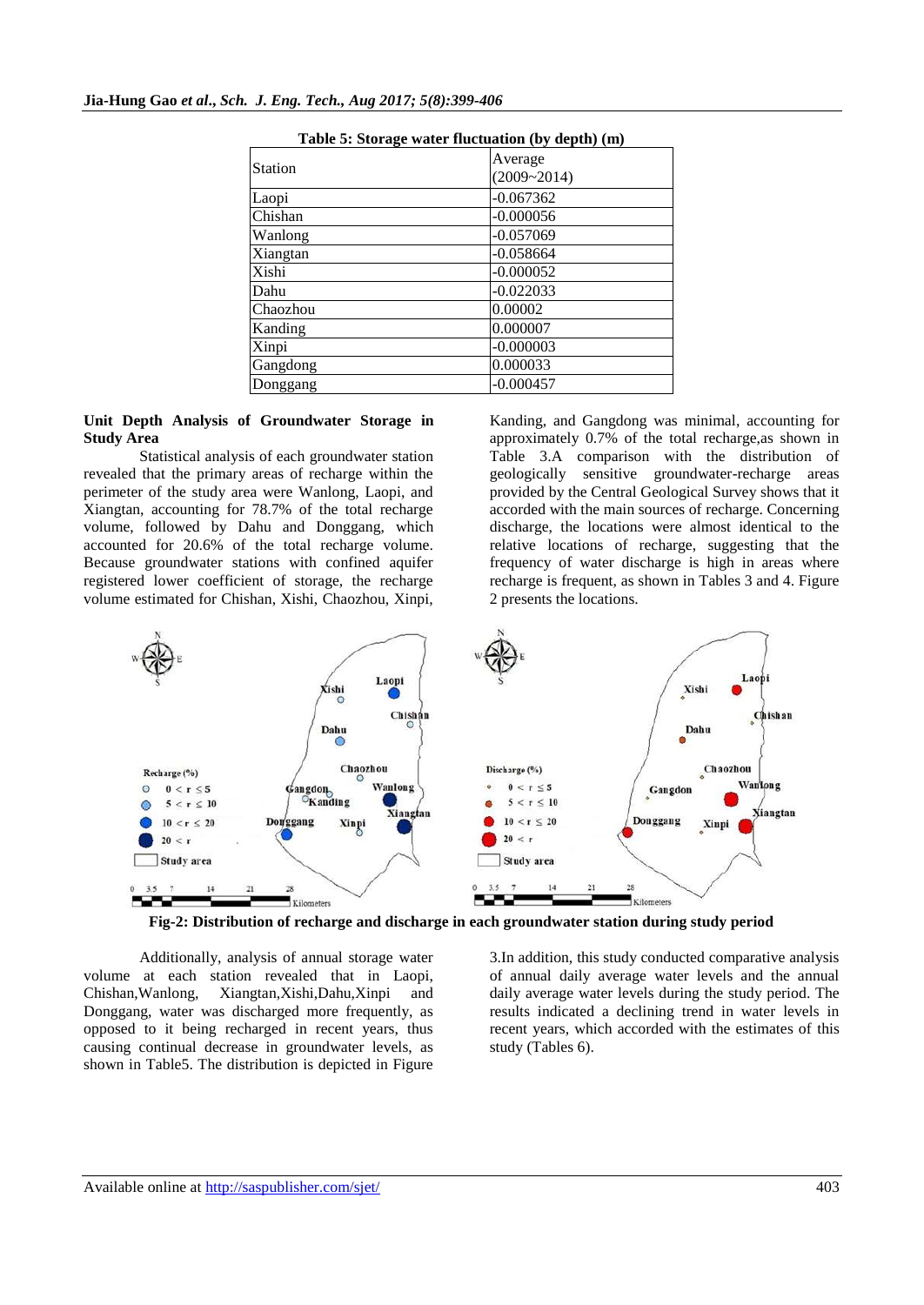

**Fig-3: Distribution of annual storage water fluctuation in each groundwater station during study period**

|                |                      | Table 0. Analysis of annual dany average water levels over time and during study perfou |                           |                      |                                 |                   |  |
|----------------|----------------------|-----------------------------------------------------------------------------------------|---------------------------|----------------------|---------------------------------|-------------------|--|
| Year           |                      | Max. annual daily average water                                                         |                           |                      | Min. annual daily average water |                   |  |
|                | levels               |                                                                                         | Difference                | levels               |                                 |                   |  |
| <b>Station</b> | $(2008 \text{ ago})$ | $(2009 - 2014)$                                                                         |                           | $(2008 \text{ ago})$ | $(2009 - 2014)$                 | <b>Difference</b> |  |
| Laopi          | 29.91                | 28.92                                                                                   | 0.99                      | 28.17                | 27.49                           | 0.68              |  |
| Chishan        | 22.81                | 22.87                                                                                   | $-0.06$                   | 21.47                | 21.81                           | $-0.34$           |  |
| Wanlong        | 25.47                | 23.14                                                                                   | 2.33                      | 22.37                | 20.41                           | 1.96              |  |
| Xiangtan       | 27.25                | 25.69                                                                                   | 1.56                      | 24.33                | 22.32                           | 2.01              |  |
| Xishi          | 14.41                | 14.18                                                                                   | 0.23                      | 14.10                | 13.90                           | 0.20              |  |
| Dahu           | 7.02                 | 6.85                                                                                    | 0.17                      | 6.64                 | 6.15                            | 0.49              |  |
| Kanding        | 7.03                 | 7.81                                                                                    | $-0.78$                   | 4.01                 | 6.51                            | $-2.50$           |  |
| Xinpi          | 8.74                 | 8.87                                                                                    | $-0.13$                   | 7.19                 | 8.41                            | $-1.22$           |  |
| Gangdong       | 0.81                 | 0.51                                                                                    | 0.30                      | 0.43                 | 0.29                            | 0.14              |  |
| Donggang       | 0.37                 | 0.49                                                                                    | $-0.12$                   | $-0.26$              | 0.16                            | $-0.42$           |  |
|                |                      |                                                                                         | $\text{Init}(\mathsf{m})$ |                      |                                 |                   |  |

| Table 6: Analysis of annual daily average water levels over time and during study period |  |  |
|------------------------------------------------------------------------------------------|--|--|
|------------------------------------------------------------------------------------------|--|--|

Unit: (m)

For this study, let annual storage water fluctuation be zero discharge volume, which is used as the safe yield, then the safe yield is the sum of the annual discharge volume and annual storage water fluctuation. The results indicated that the estimates of safe yield ranged between 0.99 and 1.09 m, averaged at 1.09m, as shown in Tables7 If water fluctuation reflects a negative value, it denotes that the total discharge volume of the study area exceeded the recharge volume of the year, whereas a positive value indicates that there

are still water available for discharge. In recent years, the annual storage water volume was reduced by 0.02m on average,, which suggests that the demand for discharge volume in the study area was higher than the demand for recharge volume. If this problem persists, the groundwater level will continue to drop, causing sea water intrusion and land subsidence. Therefore, the development of the study area should avoid exceeding 1 m in order to prevent aggravating the problems of sea water intrusion and land subsidence.

|         | 1.54 |                    |            |  |  |  |  |  |
|---------|------|--------------------|------------|--|--|--|--|--|
| Year    | ₹p   | $\rm{Q}_{\rm{sy}}$ | Safe Yield |  |  |  |  |  |
| 2009    | 1.29 | $-0.07$            | 1.22       |  |  |  |  |  |
| 2010    | 1.07 | 0.06               | 1.13       |  |  |  |  |  |
| 2011    | 1.18 | $-0.04$            | 1.14       |  |  |  |  |  |
| 2012    | 1.10 | $-0.05$            | 1.05       |  |  |  |  |  |
| 2013    | 1.00 | 0.04               | 1.04       |  |  |  |  |  |
| 2014    | 1.05 | $-0.06$            | 0.99       |  |  |  |  |  |
| Average | 1.12 | $-0.02$            | 1.09       |  |  |  |  |  |

**Table 7: Safe yield (By depth)**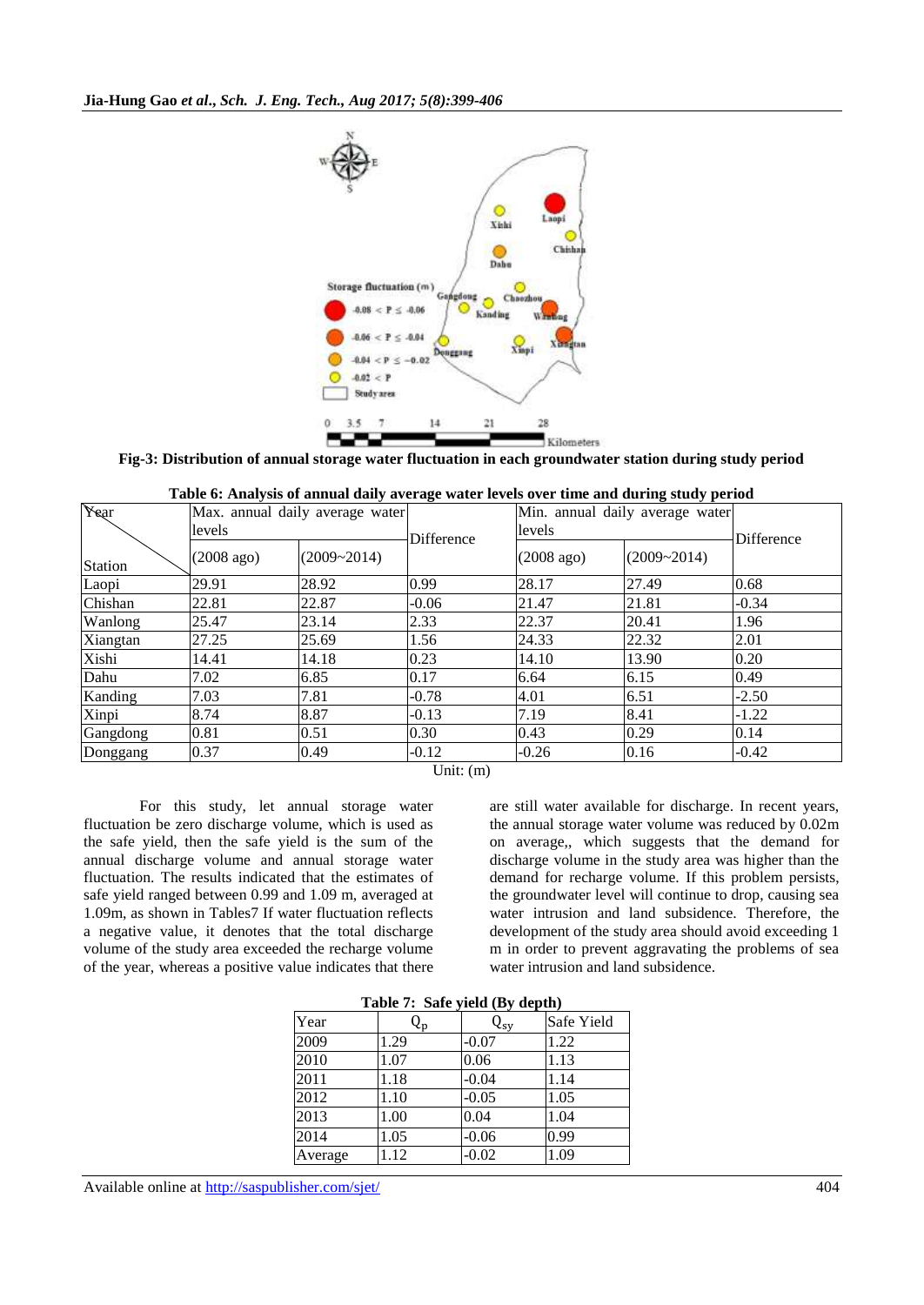## **Analysis of Water Usage and Discharge in Pingtung County**

For this study, the water usage situations in Pingtung County reported by the Water Resource Agency under the Ministry of Economic Affairs were compared with the volume of discharge. First, the area of each township was adopted to calculate the population density for deriving the number of populations in the study area. Second, the total volume of water used in Pingtung County minus the irrigation, industrial use, and public use water provided by the Mudan Dam yields the amount of groundwater used in Pingtung County. Finally, the average amount of water used in Pingtung County and the study area was estimated.

Table 8 show that the actual volume of water usage each year and discharge volume calculated in this study differed by approximately 3–12%, with the usage in 2009 exhibiting substantial difference of 28%. This study infers that this is possibly related to the discrepancy between the quantities of public wells according to statistics and the actual situations.

| Year | Pingtung County (water usage Study<br>/number of people) | area<br>usage/number of people) | $\left(\text{water}\right)$ Difference in percentage |  |  |  |  |  |
|------|----------------------------------------------------------|---------------------------------|------------------------------------------------------|--|--|--|--|--|
| 2009 | 1134                                                     | 1578                            | 28%                                                  |  |  |  |  |  |
| 2010 | 1277                                                     | 1318                            | 3%                                                   |  |  |  |  |  |
| 2011 | 1338                                                     | 1471                            | 9%                                                   |  |  |  |  |  |
| 2012 | 1308                                                     | 1383                            | 5%                                                   |  |  |  |  |  |
| 2013 | 1440                                                     | 1269                            | 13%                                                  |  |  |  |  |  |
| 2014 | 1277                                                     | 1343                            | 5%                                                   |  |  |  |  |  |

**Table 8: Analysis of per capita water usage in pingtung county**

The volume of discharge and actual volume of water used differed by 3 to 13% according to the GFM result. This difference is possibly because this study did not consider groundwater recession rate when estimating discharge volume. Therefore, the differences

in percentage for each year were corrected, as shown in Table 9. Table 9 shows that the recharge volume calculated using GFM and after correction differed by roughly 1 to 6% (the result for 2009 was excluded for discussion).

|              | Tuon / , Tuonno of Of In und water buildied unuffold ufter coffeeion |               |                                               |             |       |       |       |            |                                                                |
|--------------|----------------------------------------------------------------------|---------------|-----------------------------------------------|-------------|-------|-------|-------|------------|----------------------------------------------------------------|
|              |                                                                      | $\varrho_{r}$ |                                               | $Q_p$       |       | Qe    |       | Safe Yield |                                                                |
| Year         |                                                                      |               | Estimated Correction difference in percentage |             |       |       |       |            | Estimated Correction Estimated Correction Estimated Correction |
|              | value                                                                | value         |                                               | value       | value | value | value | value      | value                                                          |
| 2009         | 1.48                                                                 | 1.05          | 29%                                           | 1.29        | 0.93  | 0.26  | 0.20  | 1.22       | 0.86                                                           |
| 2010         | 1.50                                                                 | 1.48          | 1%                                            | 1.07        | 1.03  | 0.37  | 0.38  | 1.13       | 1.09                                                           |
| 2011         | 1.35                                                                 | .28           | 5%                                            | 1.18        | 1.07  | 0.22  | 0.25  | 1.14       | 1.03                                                           |
| 2012         | 1.53                                                                 | .50           | 2%                                            | 1.10        | 1.04  | 0.48  | 0.51  | 1.05       | 0.99                                                           |
| 2013         | 1.30                                                                 | 1.38          | 6%                                            | 1.00        | 1.13  | 0.27  | 0.21  | 1.04       | 1.17                                                           |
| 2014         | 1.22                                                                 | 1.19          | 2%                                            | 1.05        | 1.00  | 0.23  | 0.25  | 0.99       | 0.94                                                           |
| Average 1.40 |                                                                      | 1.31          | 3%                                            | 1.11        | 1.03  | 0.31  | 0.30  | 1.09       | 1.01                                                           |
|              |                                                                      |               |                                               | Unit: $(m)$ |       |       |       |            |                                                                |

**Table 9: Results of GFM and water balance analysis after correction**

## **MODFLOW Model Verification**

The volumes of recharge, discharge, and water loss derived using GFM were employed for simulation. To determine the actual amount of groundwater recharge, recharge by irrigation infiltration, precipitation, and evaporation, as well as surface runoff must be taken into consideration. However, the recharge volume estimated in this study was considered the actual recharge, suggesting that the recharge volume can be inputted directly. If the simulation and observation values in the verification results are favorable, the regression analysis will fall in proximity of the slope line at 45°. Conversely, if the values are unfavorable, resulting in major discrepancy, then convergence cannot be achieved. The results of which

indicated that the slope of the regression line representing the actual values and estimated values measured  $45\pm3.2^{\circ}$  in this study.

## **CONCLUSION**

This study performed GFM on Donggang and Linbian river basins to estimate the volumes of recharge, discharge, and water loss between 2009 and 2014. Subsequently, the safe yield was evaluated to elucidate the effect of discharge in the study area on groundwater recharge. Because the control areas of each groundwater station differed, this study converted storage volume into unit depth to facilitate comparison with previous studies. Furthermore, the water usage situations in Pingtung County reported by the Water